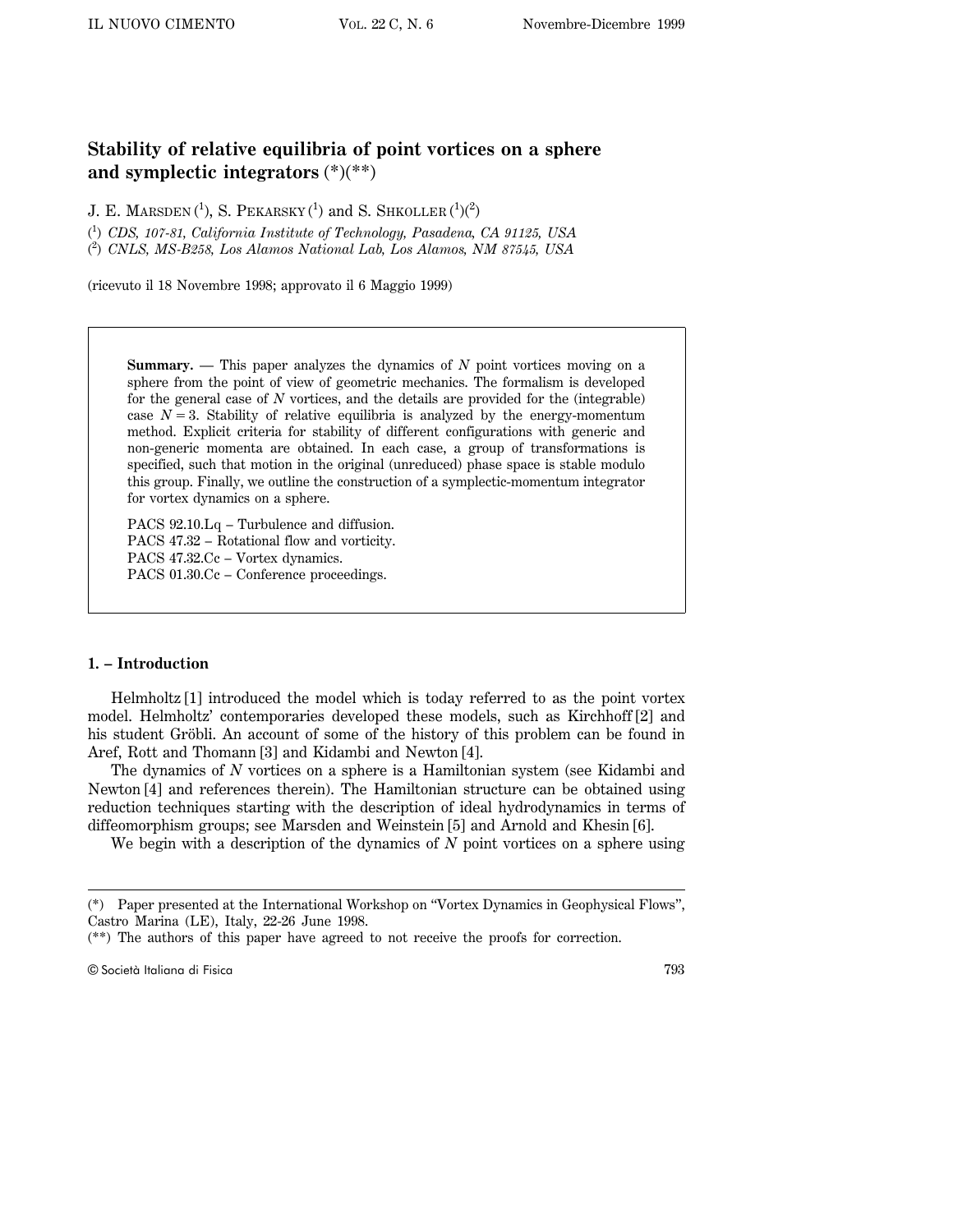geometric mechanics. For  $N=3$  vortices, we classify relative equilibria and determine their stability by the energy-momentum method (see Marsden [7] and references therein). We refer the reader to Pekarsky and Marsden [8] for the detailed description of the procedure and the associated reduction of the dynamics. The use of the energy-momentum method for the stability of vortices was studied for certain planar cases by Lewis and Ratiu [9].

Numerical simulations of the dynamics of three point vortices on a sphere are presented, which confirm the analytical stability results. Finally, the construction of a symplectic-momentum algorithm for the numerical analysis of the vortex dynamics on a sphere is outlined. The structure-preserving properties of such an algorithm are believed to be important for the reliability of long time simulations of such problems.

**1** . 1. *The phase space and its Poisson structure. –* The phase space for *N* vortices moving on the two sphere  $S^2$  consists of *N* copies of the sphere. Namely, we let  $P=$  $S^2 \times \ldots \times S^2$  be *N* copies of the standard sphere with radius *R* in R<sup>3</sup>. We let the *n*-th vortex position  $(n=1, ..., N)$  on the sphere be denoted  $\mathbf{x}_n$  so that we have the constraint  $||\mathbf{x}_n|| = R$ . We also let  $\mathbf{x} = (\mathbf{x}_1, \ldots, \mathbf{x}_N) \in \mathbb{R}^{3N}$ . Each vortex has a nonzero vortex strength denoted  $\Gamma_n$ .

The Poisson structure on *P* is given by

(1) 
$$
\{F, H\}(\mathbf{x}) = \sum_{n=1}^N \frac{R}{\Gamma_n} \{F, H\}_n(\mathbf{x}_n) = -\sum_{n=1}^N \frac{R}{\Gamma_n} \mathbf{x}_n \cdot (\nabla_n F \times \nabla_n H),
$$

where  $\{\, ,\}_n$  is the Poisson structure on the *n*-th copy of  $S^2$ , and  $\times$  is the crossproduct.

**1** . 2. *The symmetry group and momentum map. –* Consider the diagonal action of the group  $SO(3)$  on  $P$  defined by rotations in each  $\mathbb{R}^3$ . This action is canonical with respect to the Poisson structure (1). The corresponding Lie algebra is naturally identified with  $\mathbb{R}^3$  (having the vector cross-product as its Lie bracket operation) and we write  $\xi$  for the vector in  $\mathbb{R}^3$  corresponding to the element  $\xi \in \mathcal{S} \circ (3)$ . We regard  $\xi$  as a skew symmetric 3  $\times$  3 matrix; it is related to  $\xi \in \mathbb{R}^3$  in the standard way, namely,  $\xi \cdot$ **u** =  $\xi \times \mathbf{u}$  for each vector  $\mathbf{u} \in \mathbb{R}^3$ .

The vector field of infinitesimal transformations corresponding to an element  $\xi$  in the Lie algebra is given by

(2) 
$$
\xi_P(\mathbf{x}) := \frac{\mathrm{d}}{\mathrm{d}t} \exp\left[\xi t\right] \cdot \mathbf{x} \Big|_{t=0} = (\xi \times \mathbf{x}_1, \ldots, \xi \times \mathbf{x}_N).
$$

Recall that a *momentum map*  $J: P \rightarrow \infty (3)^* \simeq \mathbb{R}^3$  for this action is defined by requiring the Hamiltonian vector field corresponding to  $\langle \mathbf{J}(x), \xi \rangle$  to be equal to the vector field of infinitesimal transformations:  $X_{(\mathbf{J}(x), \xi)} = \xi_P$ , where  $\langle \cdot, \cdot \rangle$  is the natural pairing between the Lie algebra and its dual. It is readily checked that the momentum map is proportional to the moment of vorticity and is given by  $J(x) =$  $-(1/R)\sum_{n=1}^{N}$  $\sum_{i=1}^N \Gamma_n \mathbf{x}_n$ .

The momentum map is *equivariant*, that is  $Ad_{a^{-1}}^*(J(x)) = J(g(x))$ , for all  $g \in SO(3)$ . Here, the map  $\text{Ad}_{k}^*$ -1:  $\mathfrak{so}(3)^*\rightarrow \mathfrak{so}(3)^*$ , defined for each  $k\in SO(3)$ , denotes the coadjoint action of  $SO(3)$  on  $\Im(3)$ <sup>\*</sup>. In our case, this can be seen directly from the form of **J**; the coadjoint action corresponds simply to rotations in the dual space  $\mathfrak{so}(3)^* \simeq \mathbb{R}^3$ .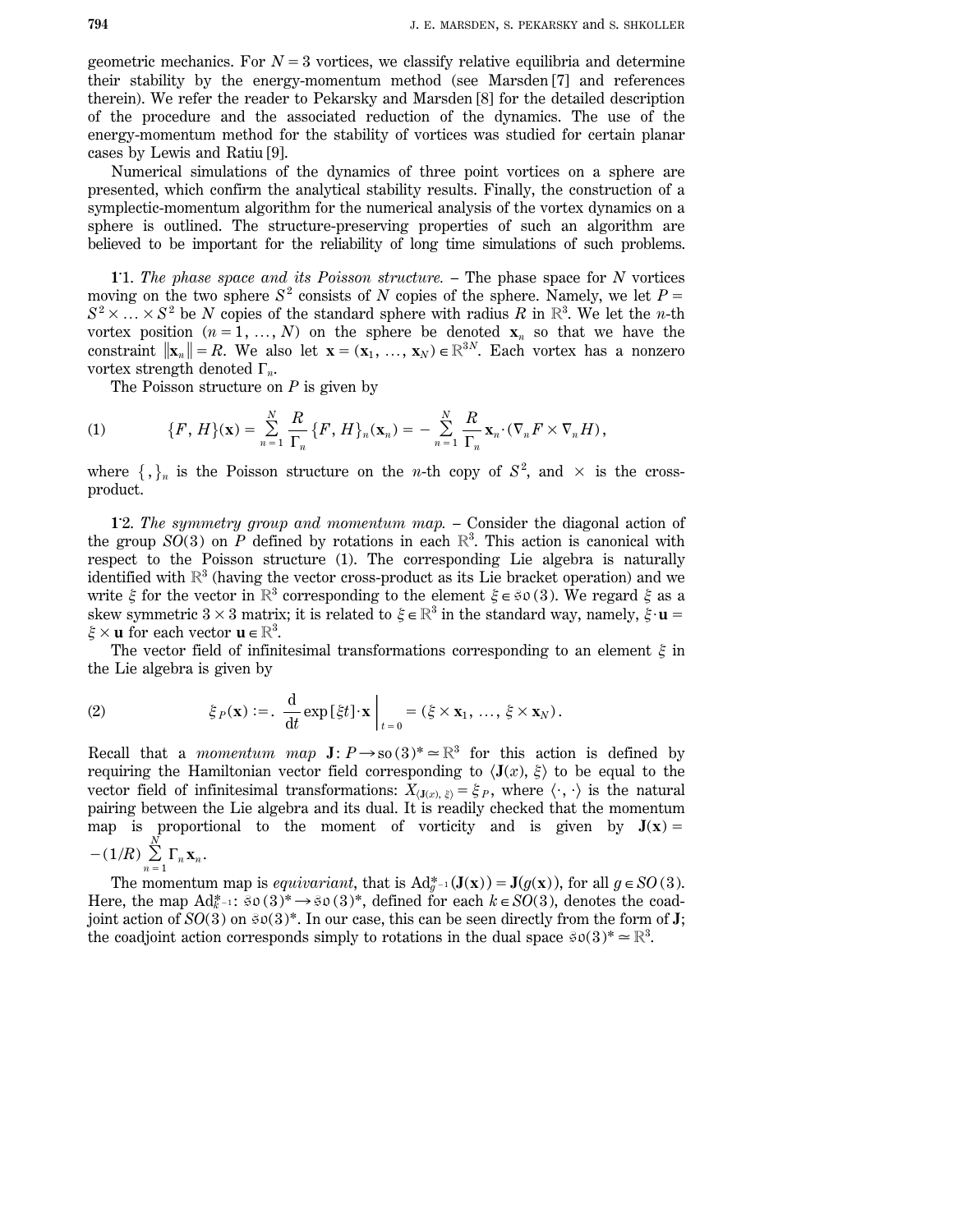It follows from the equivariance of **J** that  $\|\mathbf{J}\|^2$  is invariant under the coadjoint action. Hence, smooth functions of  $||\mathbf{J}||^2$  are also invariant. Thus, if  $\mathbf{b} = (b_1, b_2, b_3) \in \mathbb{R}^3$  are coordinates in the dual  $\mathfrak{so}(3)^*$ , then any smooth function of  $\|\mathbf{b}\|^2$  is a Casimir function. Correspondingly, the generic symplectic leaves of  $\mathfrak{so}(3)^*$  are spheres defined by the level sets  $\|\mathbf{J}\|^2 = \text{const} \neq 0$ . Note that since *SO*(3) is compact, its action on both *P* and  $\mathfrak{so}(3)^*$  is proper.

**1** . 3. *The Hamiltonian. –* The Hamiltonian describing the motion of *N* vortices on the surface of a sphere of radius *R* is given by (see, *e.g.*, Kidambi and Newton [4])

(3) 
$$
H = \frac{1}{4\pi R^2} \sum_{m < n} \Gamma_m \Gamma_n \ln(l_{mn}^2),
$$

where  $l_{mn}^2 = 2(R^2 - \mathbf{x}_m \cdot \mathbf{x}_n)$  is the square of the chord distance between two vortices with positions  $\mathbf{x}_m$  and  $\mathbf{x}_n$ . Keep in mind that the constraints  $\|\mathbf{x}_n\| = R$  are assumed. The volume of the parallelepiped formed by the vectors  $\mathbf{x}_1, \mathbf{x}_2, \mathbf{x}_3$  is denoted *V* and of course it is given by the triple product, namely,  $V = \mathbf{x}_1 \cdot (\mathbf{x}_2 \times \mathbf{x}_3)$ . Notice that the Hamiltonian (3) is invariant with respect to the diagonal action of *SO*(3) on *P* described above. Hence, the momentum map **J** is constant along the flow of this Hamiltonian.

#### **2. – Stability of relative equilibria**

**2** . 1. *The energy-momentum method. –* We shall now utilize the energy-momentum method (see Marsden [7] for a summary and references) for the analysis of the stability of *relative equilibria*. Relative equilibria are dynamical orbits with initial conditions  $\mathbf{x}_e$ such that  $\mathbf{x}(t) = \exp(\xi_e t) \mathbf{x}_e$  for some Lie algebra element  $\xi_e$  and any time *t*. As is well known for relative equilibria, the *augmented energy* function  $H_{\xi_e} := H - \langle \mathbf{J} - \mu_e, \xi_e \rangle$ has a critical point at  $\mathbf{x}_e$ , where  $\mu_e = \mathbf{J}(\mathbf{x}_e)$  is the value of the momentum at the relative equilibrium. For notational convenience we will occasionally omit the subscript e.

The orbital stability of a relative equilibrium is equivalent to the stability of the corresponding equilibrium of the reduced system that is induced on the quotient manifold *P*/*SO*(3). The energy momentum method is designed to enable one to test for orbital stability directly on the unreduced manifold *P* by constructing a special subspace  $\mathscr{S} \subseteq T_{\mathbf{x}_n}$  *P*. This is done by considering a tangent space to the level set of constant momentum  $J^{-1}(\mu_e)$  and eliminating the neutrally stable directions associated to the isotropy subgroup

$$
SO(3)_{\mu_e} := \{ g \in SO(3) | \text{Ad}^*_{g} \mu_e = \mu_e \}.
$$

This subgroup is sometimes called the stabilizer of  $\mu_e$  since it consists of transformations which leave the momentum value invariant. The energy-momentum method determines stability by examining definiteness of the second variation of  $H_{\varepsilon_{\varepsilon}}$ restricted to the subspace  $\mathcal{S}$ . A detailed description of this method can be found in Simo, Lewis and Marsden [10].

If one has a definite second variation, then Patrick's theorem (see Patrick [11]) guarantees stability modulo the isotropy subgroup, provided its action on *P* is proper, the Lie algebra admits an inner product invariant under the adjoint action of the isotropy subgroup and the momentum map has a regular value. From the expression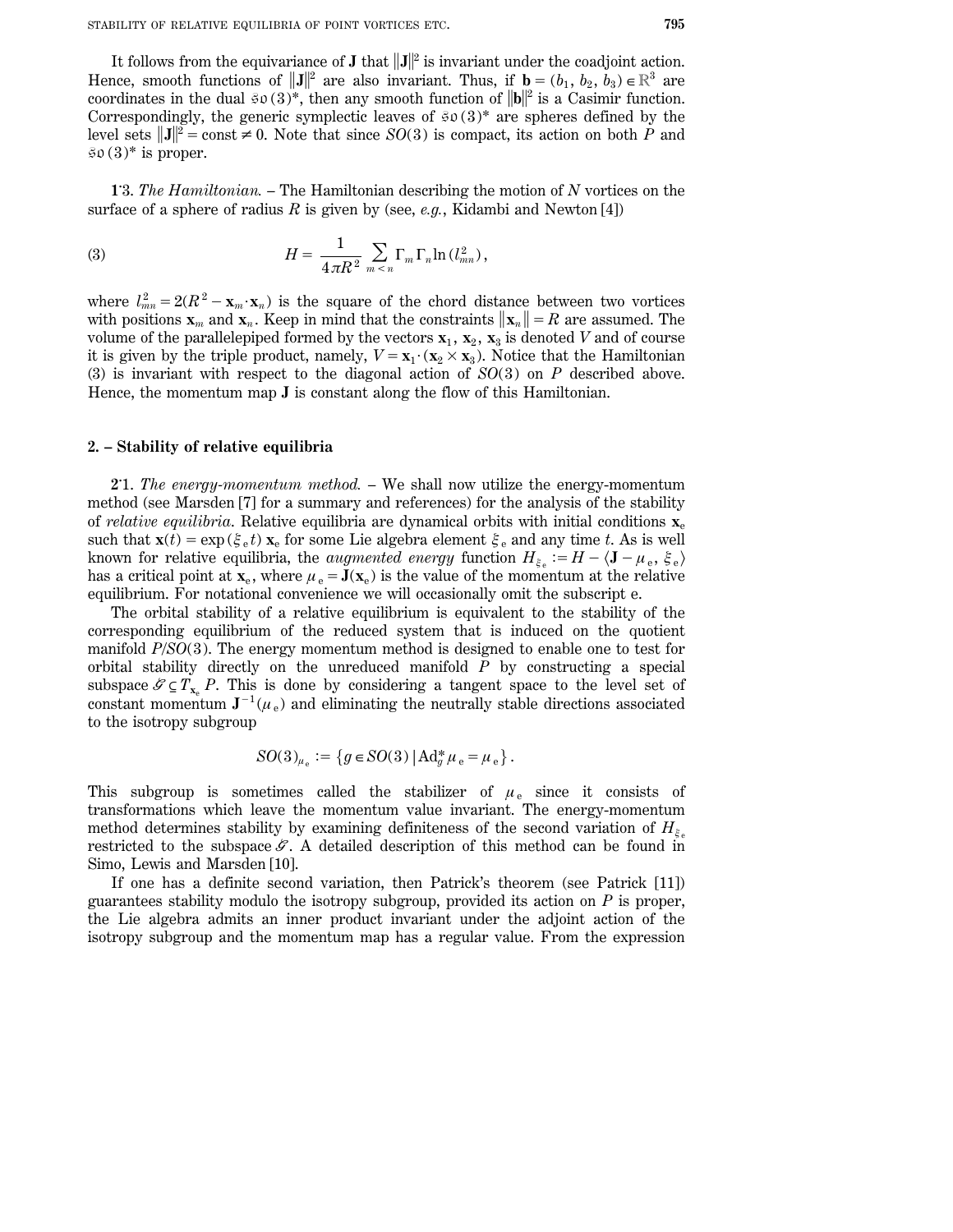for the momentum map and the fact that *SO*(3) is compact, we conclude that the assumptions of Patrick's theorem are automatically satisfied for our applications.

As was mentioned above, relative equilibria are critical points of the augmented Hamiltonian  $H_{\varepsilon}$ . For variational calculations, we extend all functions on P to functions on the ambient space  $\mathbb{R}^{3N}$ , and then restrict variations to the tangent space to P by requiring  $\delta F(\mathbf{x}) \cdot \eta = 0$  for all  $\eta \in T_{\mathbf{x}}P$ . For the augmented Hamiltonian corresponding to (3), this results in the following conditions on **x**:

(4) 
$$
\frac{\Gamma_r}{R} \left( \xi(\mathbf{x}) - \frac{1}{2\pi R} \sum_{n \neq r} \Gamma_n \frac{\mathbf{x}_n}{l_{nr}^2} \right) = \kappa_r \frac{\Gamma_r}{R^2} \mathbf{x}_r,
$$

where  $K_r$  are constants to be determined.

**2** . 2. *Equidistant relative equilibria. –* An *equidistant configuration* is, by definition, one that satisfies  $l_{mn}^2 = l^2$  for all  $m \neq n$ . Whatever its dynamics, such a configuration is possible only for  $N=2, 3, 4$  (this follows by geometric arguments similar to those used for the study of regular polytopes in three space); we exclude the simple case  $N=2$  from our considerations.

To verify that an equidistant configuration is a relative equilibrium, one checks that indeed the conditions (4) are satisfied. In fact,  $\xi(\mathbf{x}) = \sum_{n} \Gamma_n \mathbf{x}_n / 2 \pi R l^2 = -\mathbf{J}(\mathbf{x}) / 2 \pi l^2$ solves (4) with  $\kappa_r = \Gamma_r / 2\pi l^2$ . Notice that the vectors  $\xi$  and **J** have opposite directions.

**2**'3. *Great circle relative equilibria.* – For  $N = 3$  vortices, we have the following classification of *great circle equilibria* (see Kidambi and Newton [4]); we introduce the following notations:  $a_1 = l_{23}^2$ ,  $a_2 = l_{13}^2$ ,  $a_3 = l_{12}^2$ .

# 1. *Generic momentum*,  $J(x_e) \neq 0$ .

General relative equilibria correspond to vortices lying on a great circle (and thus satisfying  $V=0$ , where V is the volume of the parallelepiped spanned by **x**), and satisfying the condition

$$
2R\left(\frac{a_3 - a_1}{a_2}(\Gamma_1 + \Gamma_3) + \frac{a_1 - a_2}{a_3}(\Gamma_2 + \Gamma_1) + \frac{a_2 - a_3}{a_1}(\Gamma_3 + \Gamma_2)\right) -
$$
  

$$
-\frac{1}{R}(a_3(\Gamma_1 - \Gamma_2) + a_2(\Gamma_3 - \Gamma_1) + a_1(\Gamma_2 - \Gamma_3)) = 0,
$$

obtained by setting *V* .  $= 0$ . This implicit formula determines another relation (in addition to  $V=0$ , between  $a_1$ ,  $a_2$  and  $a_3$  for each fixed set of  $\Gamma$ 's. This is a nonlinear equation and thus can have multiple solutions.

a) *Isosceles triangular great circle equilibria.* A particular family of *isosceles triangular relative equilibria* for arbitrary values of  $\Gamma$ 's is given by the following configuration:  $a_1 = a_2 = 2R^2$ ,  $a_3 = 4R^2$  or, equivalently,  $a_1 = a_2 = \pi/2$ ,  $a_3 = \pi$ , as well as configurations obtained from it by cyclic permutations of indices. The whole configuration rotates around the vector  $\xi(\mathbf{x}) = -\mathbf{J}(\mathbf{x})/4\pi R^2$ .

b) *Equilateral triangular great circle equilibria.* A *great circle equilateral triangle relative equilibrium* with  $l_{mn}^2 = l^2 = 3R^2$  and  $\xi$  given by  $\xi(\mathbf{x}) = -\mathbf{J}(\mathbf{x})/2\pi l^2$ .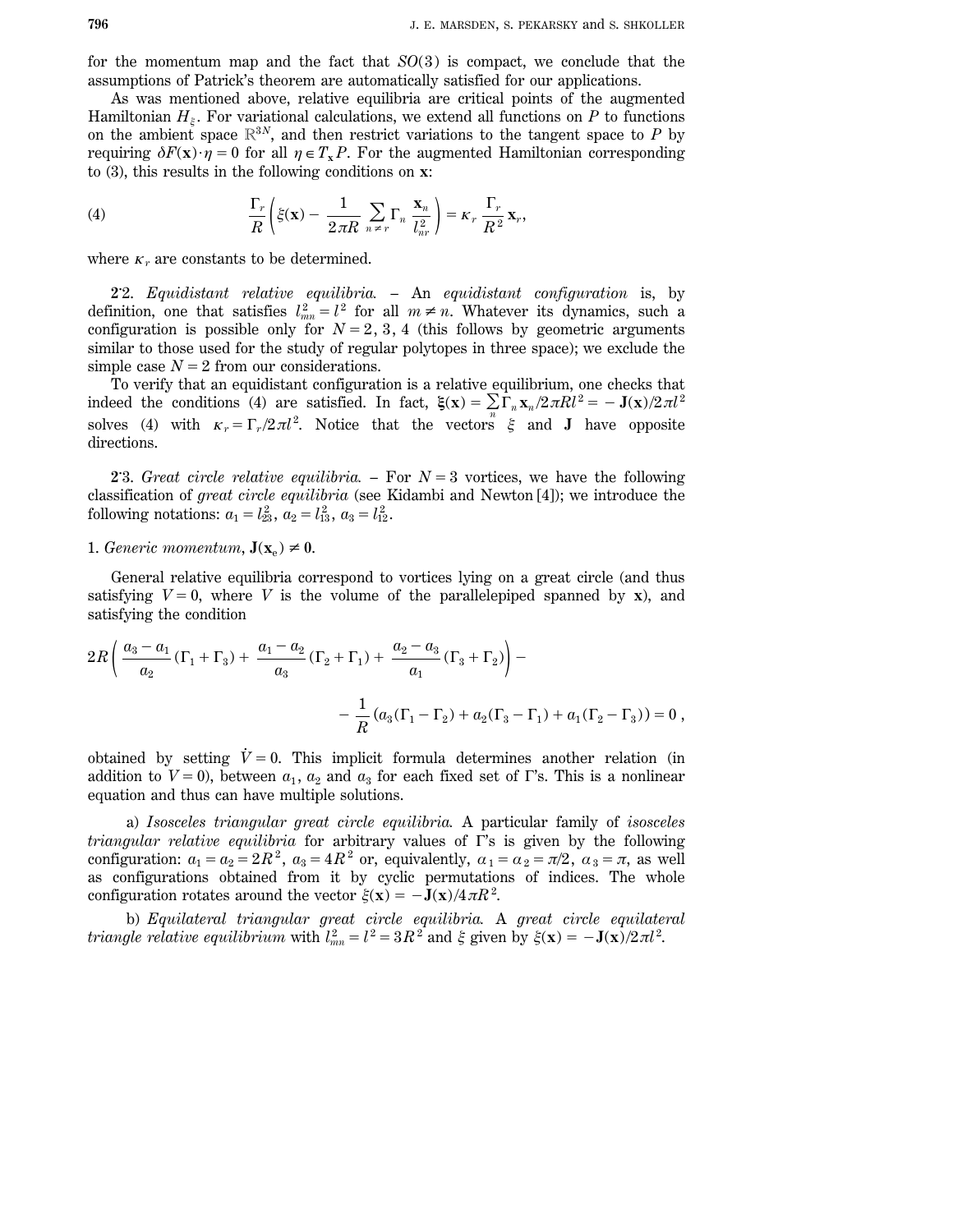STABILITY OF RELATIVE EQUILIBRIA OF POINT VORTICES ETC. **797**

*Note*: When the term *equilateral triangle relative equilibrium* is used, and we do not append "great circle", we will mean that it is a *non-great circle equilateral triangle relative equilibrium*.

#### 2. *Degenerate momentum*  $J(x_e) = 0$ .

In this case, the vortices again lie on a great circle, and the whole configuration rotates around the vector

$$
\xi(\mathbf{x}) = -\frac{1}{2\pi R} \left( \frac{\Gamma_1 \mathbf{x}_1}{l_{23}^2} + \frac{\Gamma_2 \mathbf{x}_2}{l_{13}^2} + \frac{\Gamma_3 \mathbf{x}_3}{l_{12}^2} \right).
$$

If we consider the "inverse" problem, namely, given a configuration on a great circle find  $\Gamma_n$  satisfying (5) so that this configuration is a relative equilibrium, then condition (5) becomes a linear equation in  $\Gamma_n$  of the form  $\beta_1 \Gamma_1 + \beta_2 \Gamma_2 + \beta_3 \Gamma_3 = 0$ , where  $\beta_n =$  $\beta_n(a_1, a_2, a_3)$  are functions of a great circle configuration. One would expect this to have a two parameter family of solutions.

**2** . 4. *Definiteness of the second variation. –* For the calculation of the second variation the Lagrange multiplier method is used. Define the *extended Hamiltonian*  $\widetilde{H}_{\xi} := H_{\xi} + \sum_{n} \lambda_n (||\mathbf{x}_n||^2 - R^2)$ , where  $||\mathbf{x}_n||^2 - R^2 = 0$  constrains the motion of vortices to the sphere  $S^2$ . The Lagrange multipliers  $\lambda_n$  are determined by the condition  $\delta \widetilde{H}_{\xi}(\mathbf{x}_e) = 0$  and are given by  $\lambda_n = -\kappa_n \Gamma_n / 2R^2$ , where  $\kappa_n$  are determined from (4). Then the second variation at  $\mathbf{x}_e$  is well defined as a bilinear form on  $T_{\mathbf{x}_e}$  *P*. It is given by the following expression:

(6) 
$$
\frac{\partial^2 \widetilde{H}_{\xi}}{\partial x_s^j \partial x_r^i} = \begin{cases} 2\lambda_r \delta^{ij} - \frac{\Gamma_r}{\pi R^2} \sum_{n \neq r} \Gamma_n \frac{x_n^j x_n^j}{l_{nr}^4}, & r = s, \\ -\frac{\Gamma_r \Gamma_s}{2\pi R^2 l_{rs}^2} \left( \delta^{ij} + 2 \frac{x_s^i x_r^j}{l_{rs}^2} \right), & r \neq s. \end{cases}
$$

We summarize below the stability results in the form of theorems and omit the corresponding calculations of the restriction of the second variation.

Theorem 2.1 (Stability of non-great circle equilateral triangles):

*An equilateral triangle configuration of non-great circle relative equilibria* **x**<sup>e</sup> *is stable modulo SO*(2) *rotations around the vector*  $J(x_e)$  *if*  $\sum_{n \le m} \Gamma_n \Gamma_m > 0$  *and is unstable if*  $\sum \Gamma \Gamma \le 0$  $if \sum_{n \leq m} \Gamma_n \Gamma_m < 0.$ 

This theorem generalizes the known results of Synge [12] for the stability of equilateral relative equilibria of three vortices on a plane. Indeed, the stability conditions are independent of the radius *R*. Thus, in the limit  $R \to \infty$  the spherical stability conditions agree with those for the planar case.

Conjecture. The condition  $\sum_{n \le m} \Gamma_n \Gamma_m = 0$  corresponds to a (*degenerate*) *Hamiltonian bifurcation.*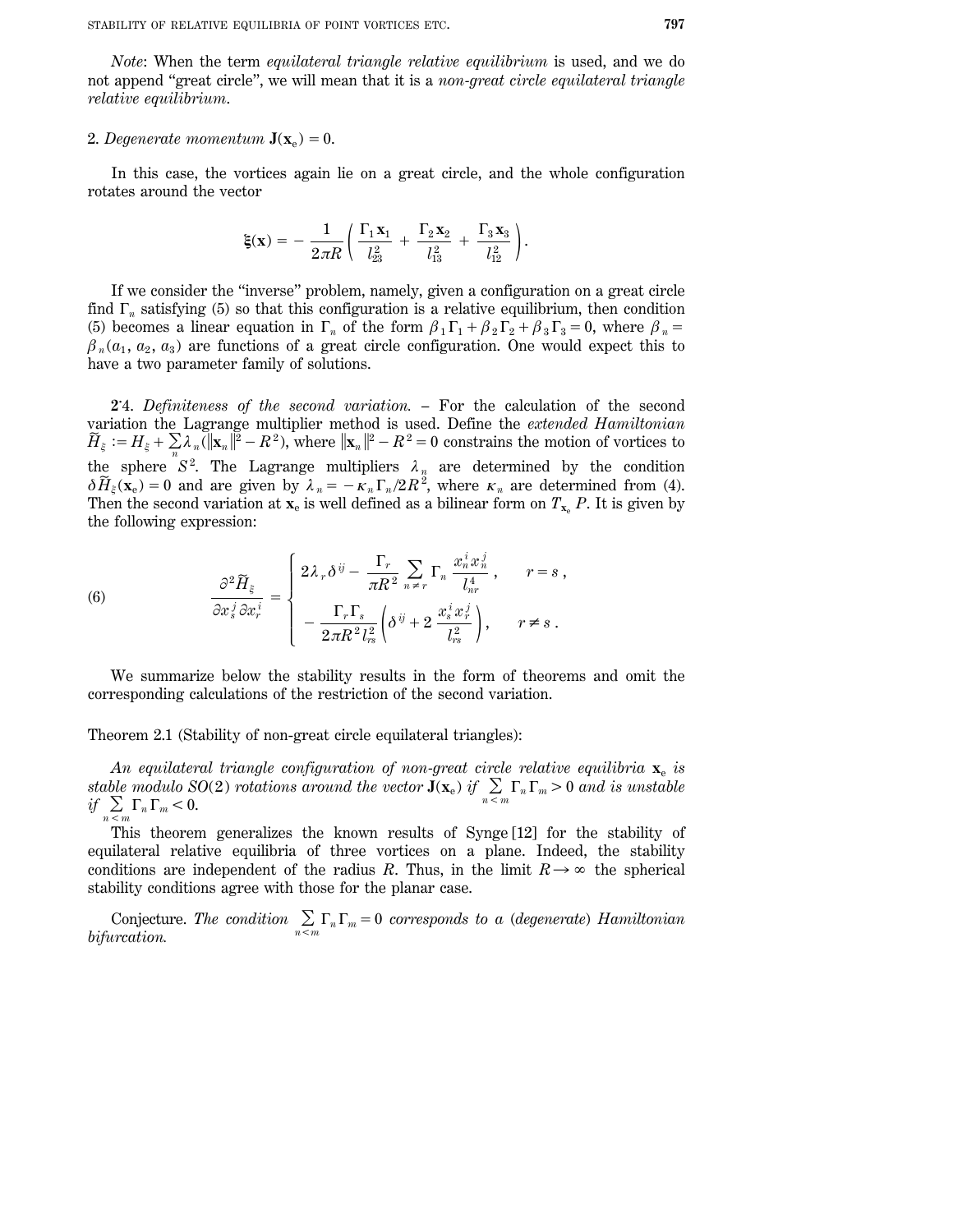Theorem 2.2 (Stability of isosceles triangle great circle equilibria):

*A* great circle configuration of relative equilibrium  $\mathbf{x}_{e}$  given by  $a_{1} = a_{2} = 2R^{2}$ ,  $a_{3} = a_{1}$  $4R^2$  is stable if  $\Gamma_1^2 + \Gamma_2^2 > \sum_{n \neq m} \Gamma_n \Gamma_m$  and unstable if  $\Gamma_1^2 + \Gamma_2^2 < \sum_{n \neq m} \Gamma_n \Gamma_m$ . The stability *is modulo SO*(2) rotations around  $J(x_e)$ .

**2** . 5. *Stability of great circle equilateral triangle relative equilibria* (GCET). – The stability analysis of a GCET differs from the non-great circle equilateral triangle case for the following reason. The two-dimensional subspace to which the second variation of the augmented Hamiltonian is restricted in the general case fails to be a transversal subspace to the  $G_\mu$  orbit (rotations around **J**) within Ker D**J** but rather degenerates to a one-dimensional subspace. A complimentary direction transversal to the plane of the triangle has to be taken into account. A straightforward computation gives the following expression for the restriction of the second variation:

$$
\delta^2 \widetilde{H}_{\xi} \big|_{\mathscr{S}} = \frac{1}{12\pi} \begin{pmatrix} 0 & 0 \\ 0 & 9 - (\Gamma_1 + \Gamma_2 + \Gamma_3) \left( \frac{1}{\Gamma_1} + \frac{1}{\Gamma_2} + \frac{1}{\Gamma_3} \right) \end{pmatrix}.
$$

One concludes from this that *these* GCET *equilibria are at best, neutrally stable.* The reasons for the degeneracy are discussed in [8].

*The degenerate case*  $J(x_e) = 0$ . Stability in this case is a simple task and can be done by a dimension count. This results in the following theorem.

Theorem 2.3 (Stability of great circle equilibria with  $J=0$ ). A relative equilibrium *with zero vorticity momentum*  $J(x_e) = 0$ , *which necessarily lies on a great circle, is stable modulo SO*(3).

*Proof.* The isotropy subgroup  $SO(3)_{\mu=0}$  is, in this case, the whole group  $SO(3)$  and hence the dimension of  $\mathbf{J}^{-1}(0)/SO(3)_{\mu=0}$  is zero. This implies that

$$
\text{Ker } D\mathbf{J}(\mathbf{x}) = T_{\mathbf{x}} (SO(3)_{\mu=0} \cdot \mathbf{x}).
$$

The assumptions of Patrick's theorem are satisfied as *SO*(3) is compact, and so this proves the theorem.

## **3. – Numerical simulations**

In this section we outline results of some numerical simulations of the dynamics of three point vortices on a sphere. The numerical integration of the differential equations was performed using the Matlab ODE45 package with the tolerance set to  $10^{-10}$ . Numerical simulations using various values of vorticities  $\Gamma$  have confirmed the stability results of theorems 2.1 and 2.2. Changes in the stability types of equilateral triangle relative equilibria and isosceles triangle great circle relative equilibria have been observed when the following conditions are approximately satisfied:  $\sum_{m} \Gamma_n \Gamma_m = 0$  $n < m$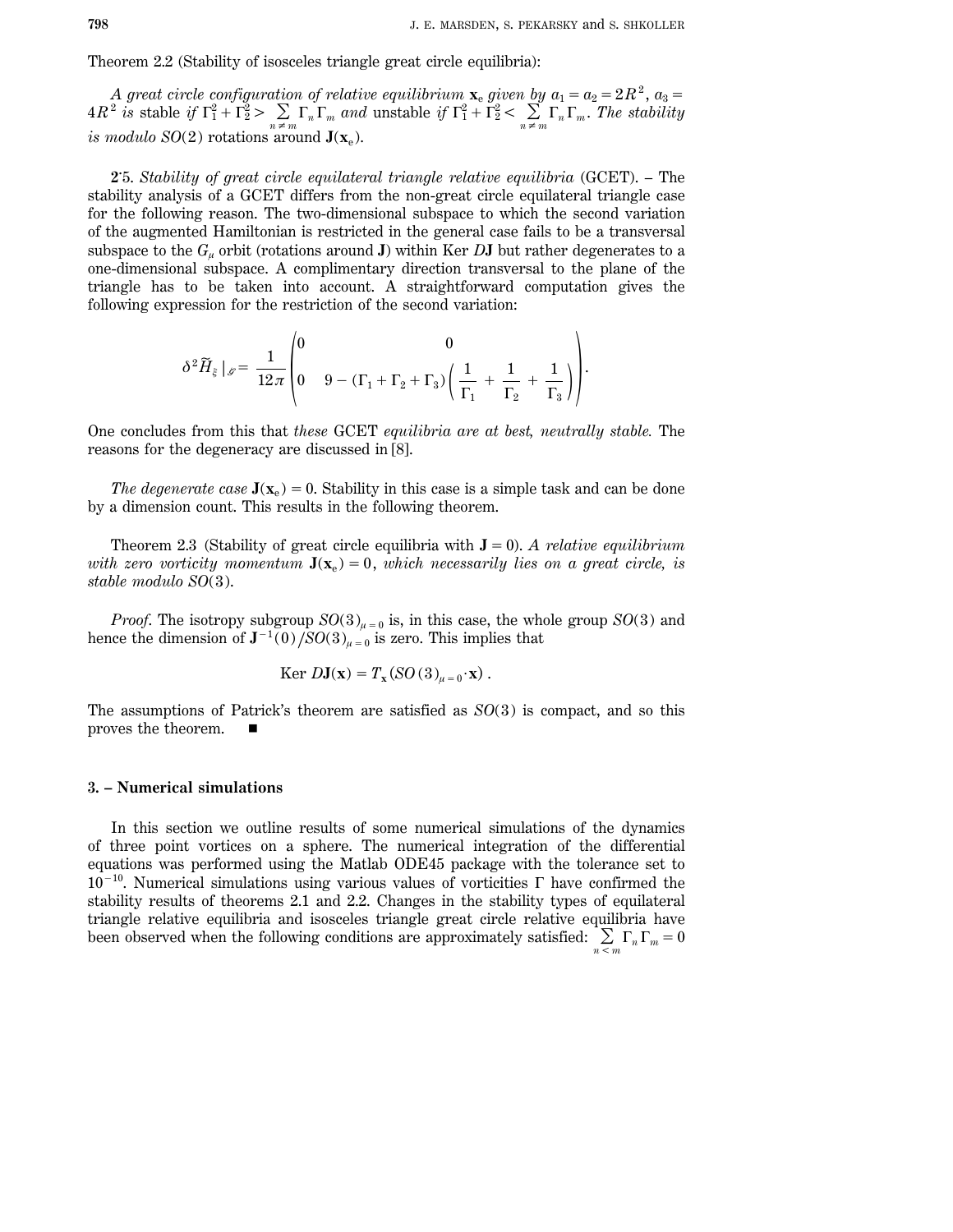

Fig. 1. – Chord distances as functions of time. Great circle relative equilibrium. a) Unstable,  $\Gamma_1 = 3, \Gamma_2 = 2, \Gamma_3 = 0.2$ , det  $\delta^2 H_{\xi} = -1$ . b) Stable,  $\Gamma_1 = 3, \Gamma_2 = 2, \Gamma_3 = 0.02$ , det  $\delta^2 H_{\xi} = 0.8$ .

and  $\Gamma_1^2 + \Gamma_2^2 = \sum_{n \neq m} \Gamma_n \Gamma_n$ , respectively. Figures 1 and 2 demonstrate typical behavior of the chord distances of an equilibrium as a function of time for stable and unstable types of motion depending on the value of the second variation  $\delta^2 H_{\varepsilon}$ .

Notice that while for a stable great circle relative equilibrium the chord distances exhibit small oscillations (fig. 1b)), one observes a slight drift in the case of a stable equilateral triangle relative equilibrium (fig. 2b)). One possible explanation for this numerical drift is that ODE45 is not a structure-preserving algorithm and so this could be a numerical difficulty.

Furthermore, numerical (stability) bifurcation analysis, as  $\delta^2 H_{\varepsilon}$  passes through zero, requires long time simulations, and standard algorithms, such as ODE45, cannot be reliably used. Hence, there is a great need for structure-preserving numerical algorithms for the vortex dynamics problem on a sphere, and we shall address this issue in the next section.



Fig. 2. – Chord distances as functions of time. Equilateral triangle relative equilibrium. a) Unstable,  $\Gamma_1 = 2$ ,  $\Gamma_2 = 1$ ,  $\Gamma_3 = -2$ , det  $\delta^2 H_{\xi} = -4$ . b) Stable,  $\Gamma_1 = 2$ ,  $\Gamma_2 = 1$ ,  $\Gamma_3 = 4$ , det  $\delta^2 H_{\xi} = 14$ .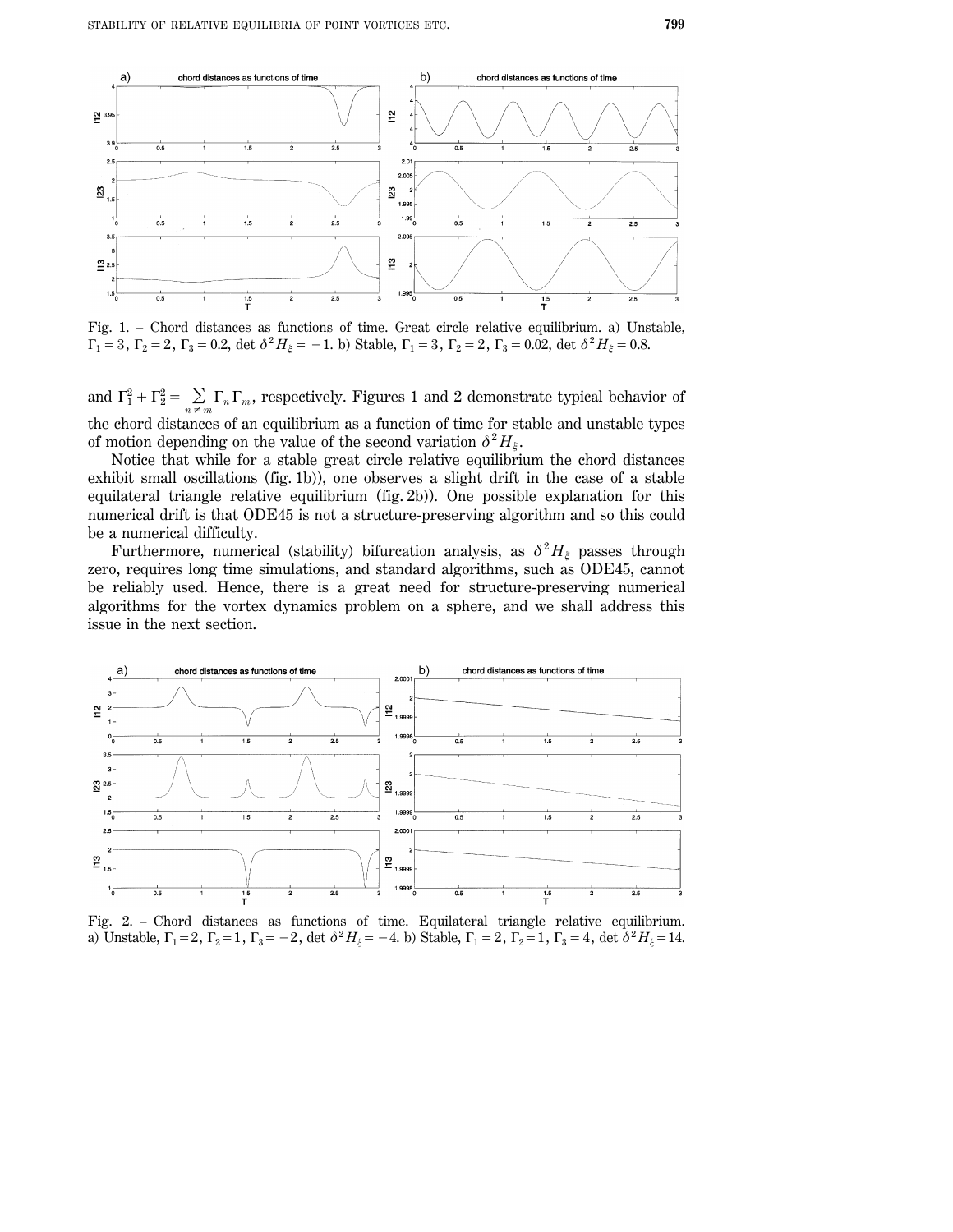#### **4. – Structure-preserving algorithms for vortex dynamics on a sphere**

Historically, there have been many approaches devised for constructing symplectic integrators, beginning with the original derivations based on generating functions (see de Vogelaere [13]) and proceeding to symplectic Runge-Kutta algorithms, the shake algorithm, etc. A fundamentally new approach to symplectic integrators was that of Veselov [14, 15] who developed a discrete mechanics based on a discretization of Hamilton's principle. For standard mechanical systems defined on *TQ* of some configuration manifold *Q*, this method leads in a natural way to symplectic-momentum integrators (see Marsden, Patrick, and Shkoller [16] and references therein). In this section we shall outline the construction of a structure-preserving integrator for the vortex dynamics problem on a sphere which does not literally fall into this framework.

As we described, the Hamiltonian description of our problem has phase space  $P=$  $S^2 \times \ldots \times S^2$  which is not a cotangent bundle, and the symplectic form  $\Omega$  on *P* is not canonical. Consequently, the Hamiltonian of the system is not of the form kinetic plus potential energy, but rather has a logarithmic dependence on conjugate variables. Thus, direct application of the theory in [16] is not appropriate for our setting, and an alternative approach is presented which is founded on Lie-Poisson theory.

We consider vortex dynamics on a sphere as a Hamiltonian Lie-Poisson system for a Lie group *G*. This setting is described in detail in [17] (for Lie-Poisson systems on Lie groups *G* see, for example, [18]). The idea is to construct a discrete algorithm which preserves the Lie-Poisson structure, and all of the symmetries associated with it, and this is accomplished by duality with the Lagrangian side. Namely, the Hamiltonian we consider is reduced from a *G*-invariant Hamiltonian which can be associated with a *G*-invariant Lagrangian by the fiber derivative of *L*, the Legendre transform. Now, on the Lagrangian side, we develop a discrete Euler-Poincaré algorithm whose solution naturally provides an algorithm for time-stepping in  $\mathfrak{g}^*$  in such a way that the coadjoint orbits as well as the orbit structure is manifestly preserved. Details of this general construction may be found in [19, 17]; herein, we shall only give a brief overview.

Consider a Lie group that is a direct product of *N* copies of  $SO(3)$ , *i.e.*  $G = SO(3) \times$  $R_1 \times SO(3)$ . As our phase space, we consider the symplectic manifold ( $T^* G$ ,  $\Omega$ ), where  $\Omega$  is the  $\gamma$ <sub>n</sub>-weighted canonical symplectic form defined as

$$
\Omega(v, w) = \sum_{n} \gamma_n \Omega_n^{\text{can}}(v_n, w_n),
$$

and where  $\gamma_n$  are as yet unspecified constants. Let G act by cotangent lift of *left* multiplication. The coadjoint orbit reduction theorem (see, *e.g.*, [18]) states that the symplectic reduced space  $J_G^{-1}(\mu)/G_\mu$  is identified via *left* translation with  $O_\mu$ , the coadjoint orbit through  $\mu$ . Moreover, the reduced symplectic form coincides, in our case, with the minus  $\gamma_n$ -weighted coadjoint symplectic form  $\omega^-$ , which is induced on each symplectic leaf of  $\alpha$  by the minus (appropriately weighted) Lie-Poisson structure.

Thus, we can conclude that for  $\mu = (\mu_1, ..., \mu_N) \in \mathbb{R}^{3N}$ ,  $\omega$ <sup>-</sup> is determined (as a product form) by  $\omega_n^- = - \gamma_n dS / \|\mu_n\|$  in each copy of  $\mathbb{R}^3$ , where  $dS$  is the standard area form on a sphere of radius  $\|\mu_n\|$  (we abuse notations here as the form *dS* is obviously not exact). We can fix a particular coadjoint orbit by choosing  $\|\mu_n\| = R$  for any *n* for a fixed R. This orbit corresponds to a tensor product of N spheres of radius R with the following symplectic structure  $\omega = \sum_{n} \gamma_n \omega_n = -\sum_{n} \gamma_n dS/R$ , where dS is the area form on a subora of nodius B form on a sphere of radius *R*.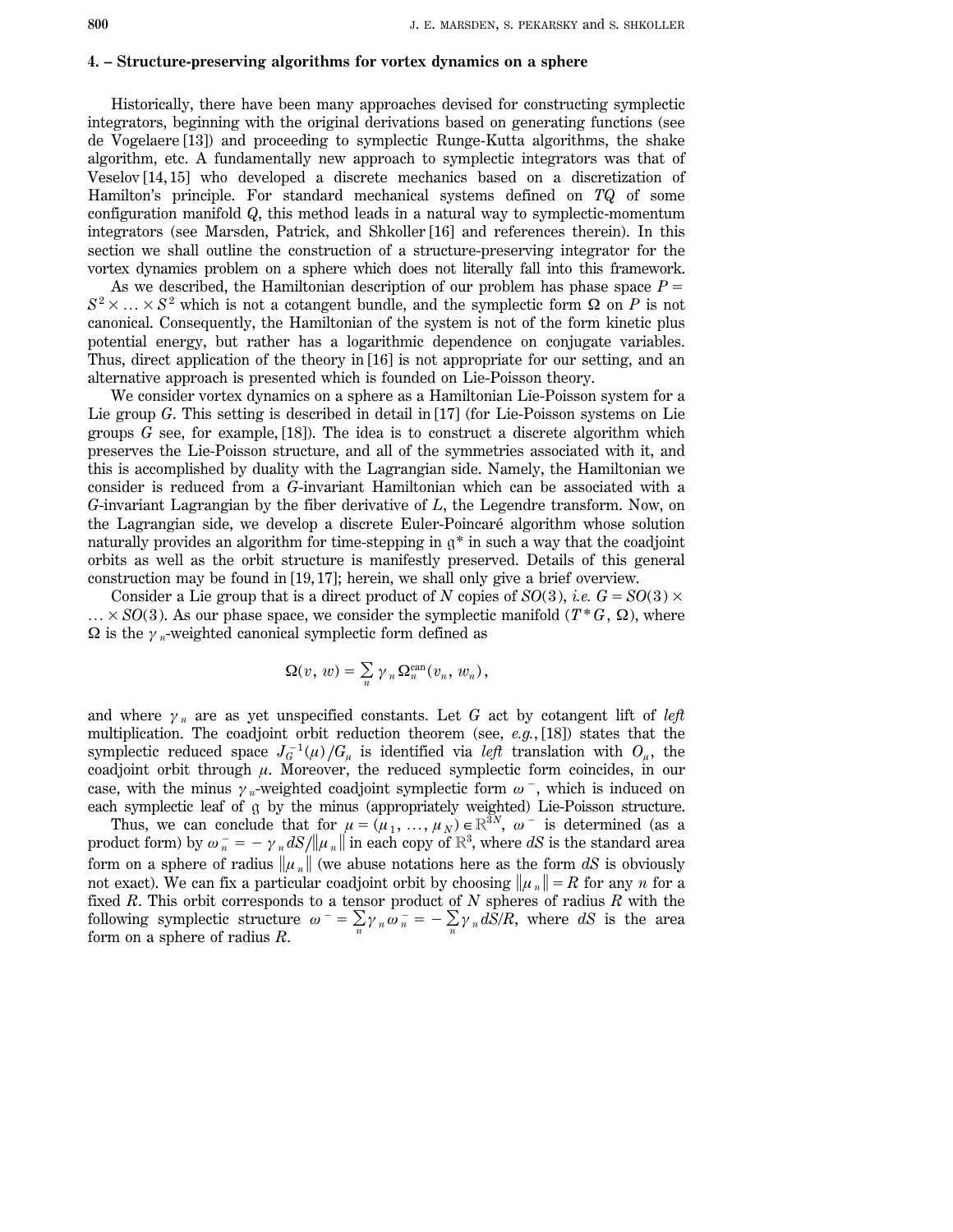Notice that this is exactly the phase space corresponding to the dynamics of *N* point vortices on a sphere, where we set  $\gamma_n = \Gamma_n$ , the vortex strengths. Thinking of the phase space as a coadjoint orbit, we can extend the Hamiltonian (3) arbitrarily to all of  $\mathfrak{g}^*$ . Then, the point vortex system may be thought of as a Lie-Poisson system, obtained by reduction from a system on  $T^*G$ . This point of view enables us to construct the corresponding Euler-Poincaré system on the Lie algebra  $\alpha$  by performing Legendre transformations.

Once we obtain the Euler-Poincaré description of the vortex dynamics, its discretization can be performed in the following way [19]. Following Moser and Veselov [20], we start with a Lagrangian L system on TG and discretize TG by  $G \times G$ . We define the discrete Lagrangian,  $\mathbb{L}: G \times G \to \mathbb{R}$ , by  $\mathbb{L}(g_1, g_2) = L((g_1 + g_2)/2)$ ,  $(g_2 - g_1)/h$ ). The action sum  $S = \sum_{k=0}^{N-1}$  $\sum_{i=1}^{N-1} \mathbb{L}(g_k, g_{k+1})$  is formed and the *discrete Euler-Lagrange* (DEL) *equations*  $D_2 \mathbb{L}(g_{k-1}, g_k) + D_1 \mathbb{L}(g_k, g_{k+1}) = 0$  as well as the discrete symplectic form  $\omega_L$  given in coordinates on  $G \times G$  by  $\omega_L = (\partial^2 \mathbb{L}/\partial g_1^i \partial g_2^j) dg_1^i \wedge dg_2^j$  are obtained by extremizing  $S: G^{N+1} \to \mathbb{R}$  with arbitrary variations. One checks that the discrete Lagrangian L:  $G \times G \rightarrow \mathbb{R}$  is left (right) invariant under the diagonal action of *G* on  $G \times G$ , whenever  $L: TG \to \mathbb{R}$  is left (right) invariant.

The reduction of this system proceeds as follows. Recall that the induced group action is simply the left multiplication in each component:  $k:(g_1, g_2) \mapsto (kg_1, kg_2)$  for all  $k, g_1, g_2 \in G$ . Then the quotient map is given by  $\pi: G \times G \rightarrow (G \times G)/G \cong G$ ,  $(g_1, g_2) \mapsto g_2^{-1} g_1$ . We note that one may alternatively use  $g_1^{-1} g_2$  instead of  $g_2^{-1} g_1$ ; our choice is consistent with other literature (see, for example, [16]). The projection map  $\pi$ defines the *reduced discrete Lagrangian l*:  $G \to \mathbb{R}$  for any *G*-invariant L by  $\ell \circ \pi = \mathbb{L}$ , so that  $\ell(g_2^{-1}g_1) = \mathbb{L}(g_1, g_2)$ , and the *reduced action sum* is given by  $s = \sum_{k=0}^{N-1}$  $\sum_{k=0}^{N-1} \ell(f_{k+1k}),$ 

where  $f_{k+1k} \equiv g_{k+1}^{-1}g_k$  denote points in the quotient space. A reduction of the DEL equations results in the *discrete Euler-Poincaré* (DEP) equations and the corresponding constrained variation principle for the reduced action sum. The resulting algorithm is then formulated in terms of reduced variables only, and it can be readily reconstructed to an integrator on the original unreduced space.

## **5. – Conclusions**

The simple physical system of three point vortices on a sphere reveals a surprisingly rich geometrical structure. By applying the energy-momentum method, we have found explicit criteria for the stability of different configurations of relative equilibria with generic and non-generic momenta. In each case we have specified a group of transformations modulo which stability in the unreduced space is understood. Numerical simulations of the vortex dynamics have been performed which confirmed the results of stability theorems 2.2 and 2.1.

We presented an outline of a construction of a symplectic-momentum algorithm for the vortex dynamics on a sphere. We refer the reader to [19, 17] for a detailed description of the vortex dynamics on a sphere as a Lie-Poisson system as well as a discrete counterpart of the Euler-Poincaré reduction and the resulting discrete Euler-Poincaré (DEP) equations. We also note that Patrick has constructed some efficient symplectic integrators for the *N* vortex problem using splitting methods.